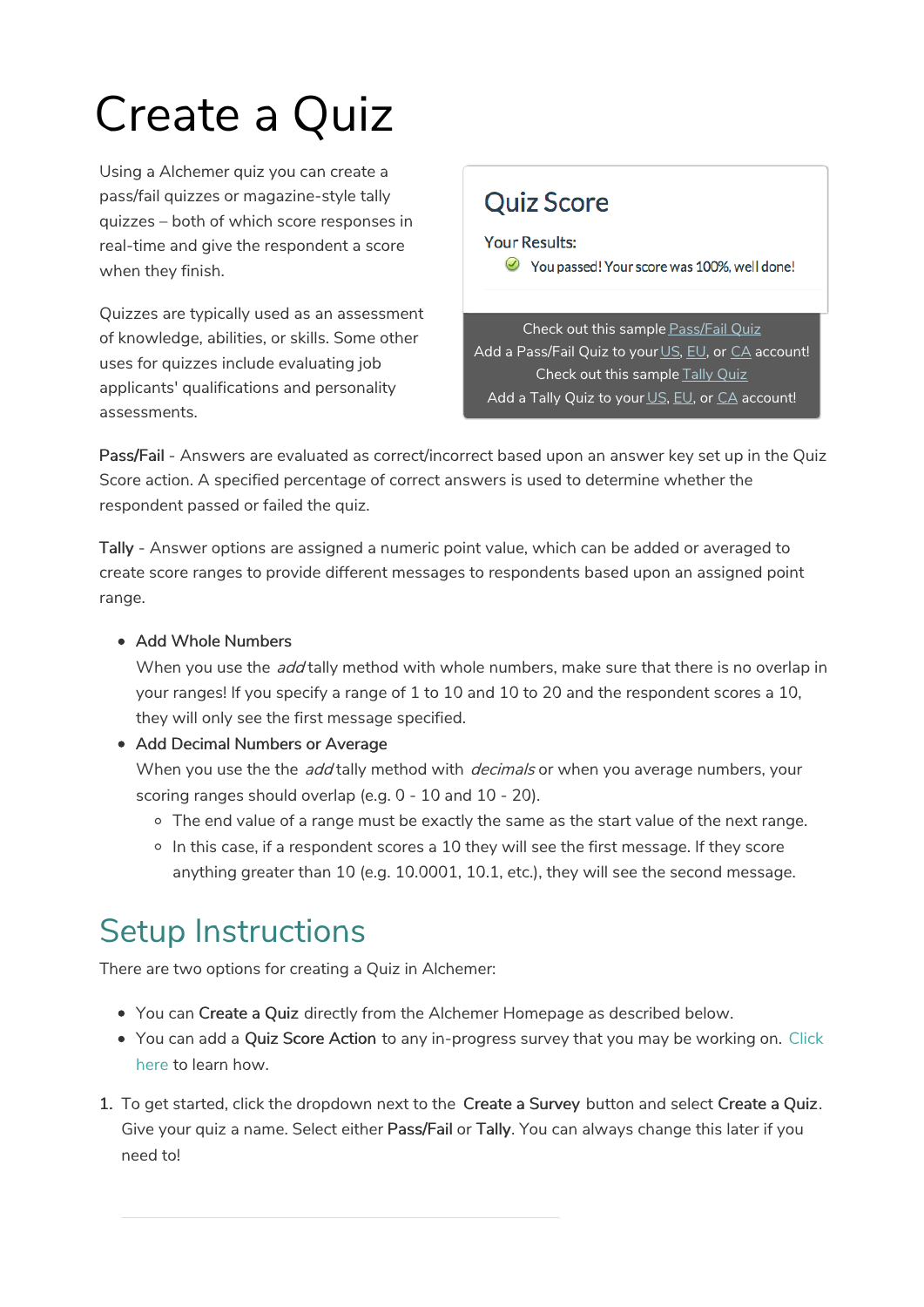| <b>Blank Survey</b><br>Θ                                                       | What would you like to name this Quiz?                               |
|--------------------------------------------------------------------------------|----------------------------------------------------------------------|
| <b>O</b> Use a Template                                                        | <b>Quarterly Assessment</b>                                          |
| <b>O</b> Copy a Survey                                                         | Choose a team                                                        |
|                                                                                | ÷<br>Team 1                                                          |
| Pro Tip!                                                                       | What type of quiz would you like to make?<br>Pass/Fail<br>Tally<br>o |
| If you need some help, watch<br>the getting started video.<br><b>Watch Now</b> | <b>Start Building</b><br>Never Mind                                  |

2. Click Start Building. This will bring you to the Build tab of your new quiz! You'll start with an initial blank page and a Thank You page with the quiz score action you selected, answer key or tally.

| Page 1: Page 1 Questions ID:1<br><b>C</b> Preview /                                                                                                                                                                                                                                                                                                     | + @ x                                              |
|---------------------------------------------------------------------------------------------------------------------------------------------------------------------------------------------------------------------------------------------------------------------------------------------------------------------------------------------------------|----------------------------------------------------|
| Let's add something to this blank page.<br>"We become aware of the void as we fill it." - Antonio Porchia                                                                                                                                                                                                                                               |                                                    |
| Add New: Question Text/Media Action Library Item                                                                                                                                                                                                                                                                                                        |                                                    |
|                                                                                                                                                                                                                                                                                                                                                         |                                                    |
| Add Page   Insert Library Item   Skip/Disqualify Logic<br>Thank You Page: Quiz Score ID:2                                                                                                                                                                                                                                                               | ® Preview /                                        |
| ×<br>Responses are marked as complete when they reach this page (The quiz will end on this page)                                                                                                                                                                                                                                                        | $\blacktriangleright$ Edit                         |
| ✓<br><b>Quiz Score Action</b><br>Your Results:<br>Quiz Type: Pass/Fail (A score of 100% passes)<br>Pass Message: You passed! Your score was [quiz("score")]%, well done!<br>Fail Message: Sorry. You didn't pass the quiz. You got [quiz("questionscorrect")] questions right out of [quiz("totalquestions")] ([quiz("score")]%). Thanks for<br>trying! | <b>PEdit</b><br>+Move<br>@1Cooy<br><b>x</b> Remove |

- 3. From here, start adding your quiz questions. Click Add New Question, enter the question you wish to ask and select the question type you wish to ask. Check out the supported question types to learn more!
- 4. Once you have all of your questions set up, you will need to set up your quiz score:
	- o For Pass/Fail Quizzes you'll create an answer key and specify the percentage required to pass.
	- o For Tally Quizzes you'll assign the points allotted to each answer option and set up score ranges and corresponding messages.

### Adding a Quiz Score Action to Any Project

If you create a Quiz from your dashboard a quiz score action will be automatically included (the default quiz type is Answer Key but you can toggle to a Tally). If you already have a survey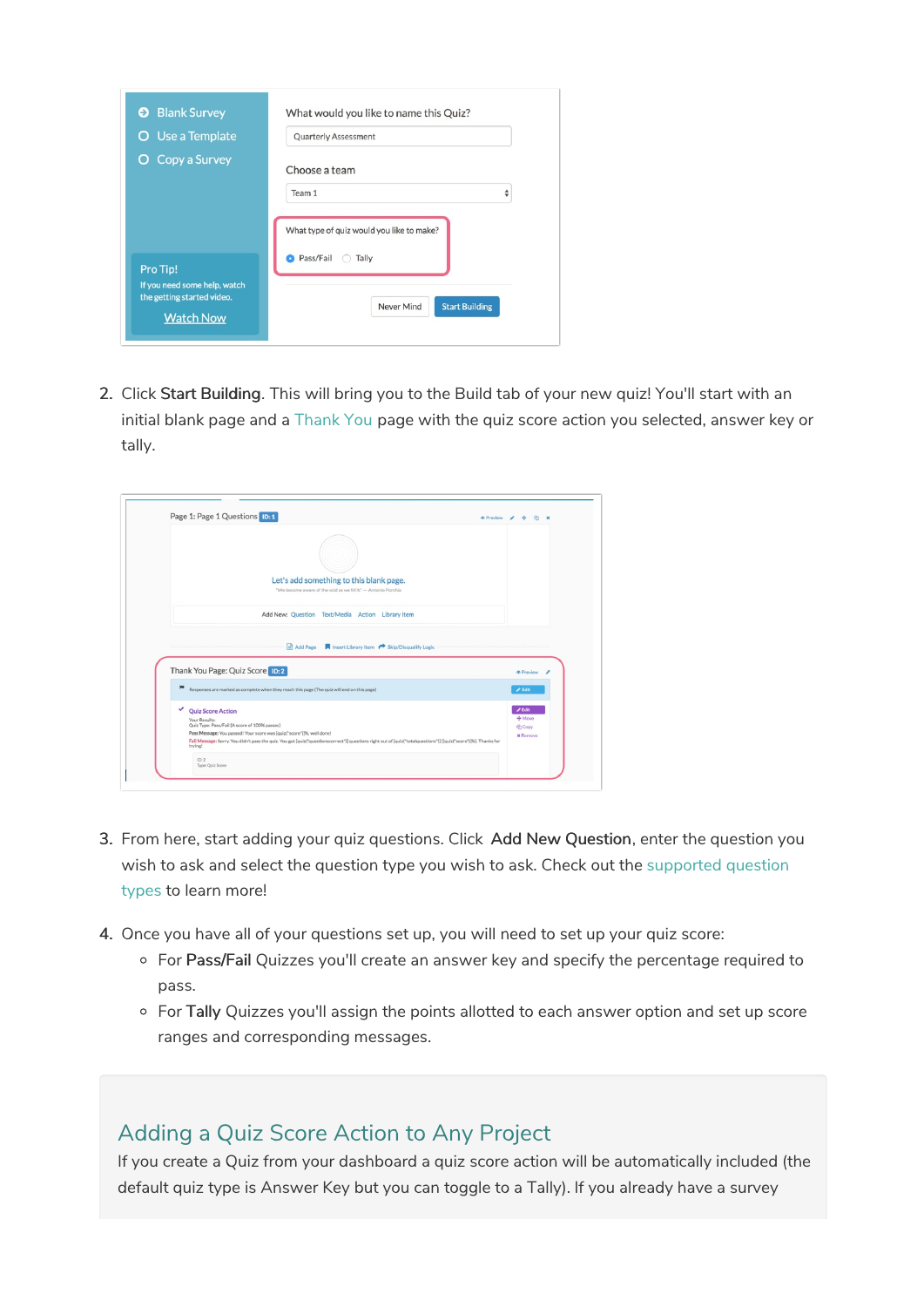built out with the questions you'd like to score, don't panic; you can add a quiz score by clicking the Action button at the bottom of any page.

You can also add a Quiz Score action on the second or later page in the survey (make sure that your quiz score is on a page that follows the questions you wish to evaluate). In fact, if you'd like you can set up multiple quiz scores.

- 1. Click Add New Action.
- 2. Select Quiz Score.
- 3. Select quiz score type: Pass/Fail or Tally.
- 4. Proceed to Pass/Fail Quiz Score Setup or Tally Quiz Score Setup.

## Setup a Pass/Fail Quiz Score

After selecting Pass/Fail for quiz type:

- 1. Assign a Percent Correct to Pass. Respondents who receive this percentage correct (or higher) will receive the passing message. Any respondents who receive a score under the specified percentage will be marked as failed.
- 2. Check the option to Score only questions that have been displayed to the respondent , to ensure respondents will only be scored based on questions displayed to them. This option should be used if you are using logic in your survey.
- 3. Certain questions in your quiz may be using Not Applicable (N/A) answer options. If this is the case, you may consider excluding these questions from scoring, if N/A is chosen as the answer. Check the Don't score N/A options setting to do so. Visit our How Does Quiz Scoring Work? tutorial for additional information on how this setting affects your Pass/Fail scoring.
- 4. Next, Define the correct answers within the following pages. Here, you will create an answer key by selecting the correct answer to each question.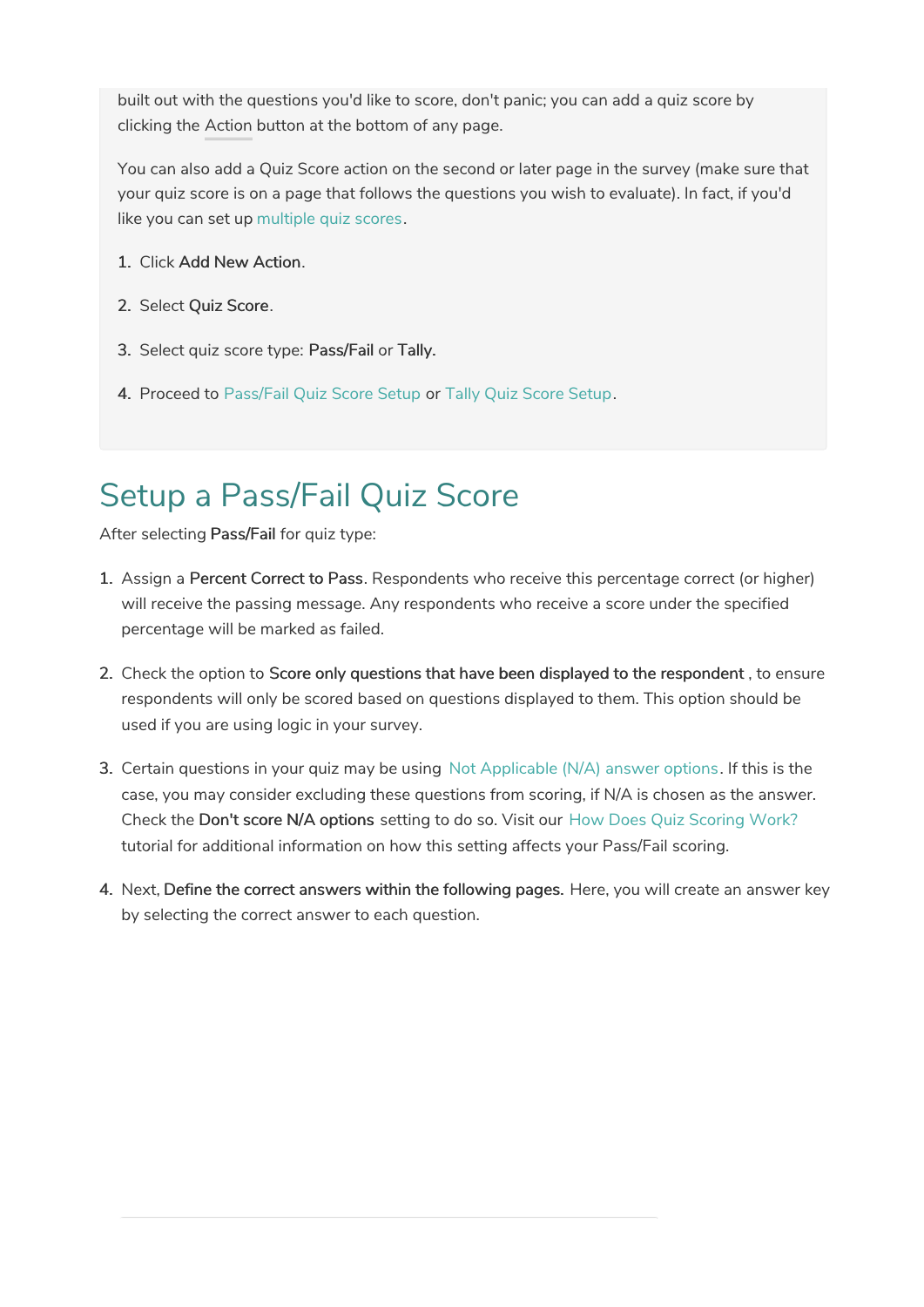| <b>Percent Correct to Pass:</b>                                                                 |  |
|-------------------------------------------------------------------------------------------------|--|
| 70                                                                                              |  |
| <b>Scoring Options:</b><br>Score only questions that have been displayed to the respondent<br>⋒ |  |
| Define the correct answers within the following pages.                                          |  |
| Select a page to edit answers.                                                                  |  |
|                                                                                                 |  |
| Page 1. Page One >                                                                              |  |
| Which of these animals are native to Africa (select all<br>that apply)?                         |  |
| $\Box$ grizzly bear                                                                             |  |
| $\triangledown$ zebra                                                                           |  |
| $g$ giraffe                                                                                     |  |
| $\Box$ llama                                                                                    |  |

- 5. Set up Passing and Failing Messages to be displayed to your respondents.
- 6. Under the passing and failing messages, the option to Show the correct answers to questions that were answered incorrectly will include the correct answers below your pass/fail messages, as well as the respondent's answer for any questions that were not answered correctly.

To learn more about customizing your quiz score messages check out the section of this tutorial that covers Displaying Quiz Score Results.

| Passing Message:                                                                                                                                                         |                          |
|--------------------------------------------------------------------------------------------------------------------------------------------------------------------------|--------------------------|
| Congratulations! You passed with a score of [quiz("score")]%                                                                                                             |                          |
| Show the correct answers to questions that were answered incorrectly                                                                                                     | <b>Insert Merge Code</b> |
|                                                                                                                                                                          |                          |
| <b>Failing Message:</b>                                                                                                                                                  |                          |
| Sorry. You did not pass the quiz. You got [quiz("questionscorrect")] correct answers out of [quiz("totalquestions")] total<br>questions for a score of [quiz("score")]%. |                          |
| Show the correct answers to questions that were answered incorrectly                                                                                                     | <b>Insert Merge Code</b> |
| Quiz Merge Codes:                                                                                                                                                        |                          |
| [quiz("score")] - will show the respondent's score above.                                                                                                                |                          |
| [quiz("totalquestions")] - will show how many questions were scored.                                                                                                     |                          |
| [quiz("questionscorrect")] - will show how many questions they got right.<br>[quiz("questionswrong")] - will show how many questions were incorrect.                     |                          |

### Set Up a Tally Quiz Score

After selecting Tally for quiz type: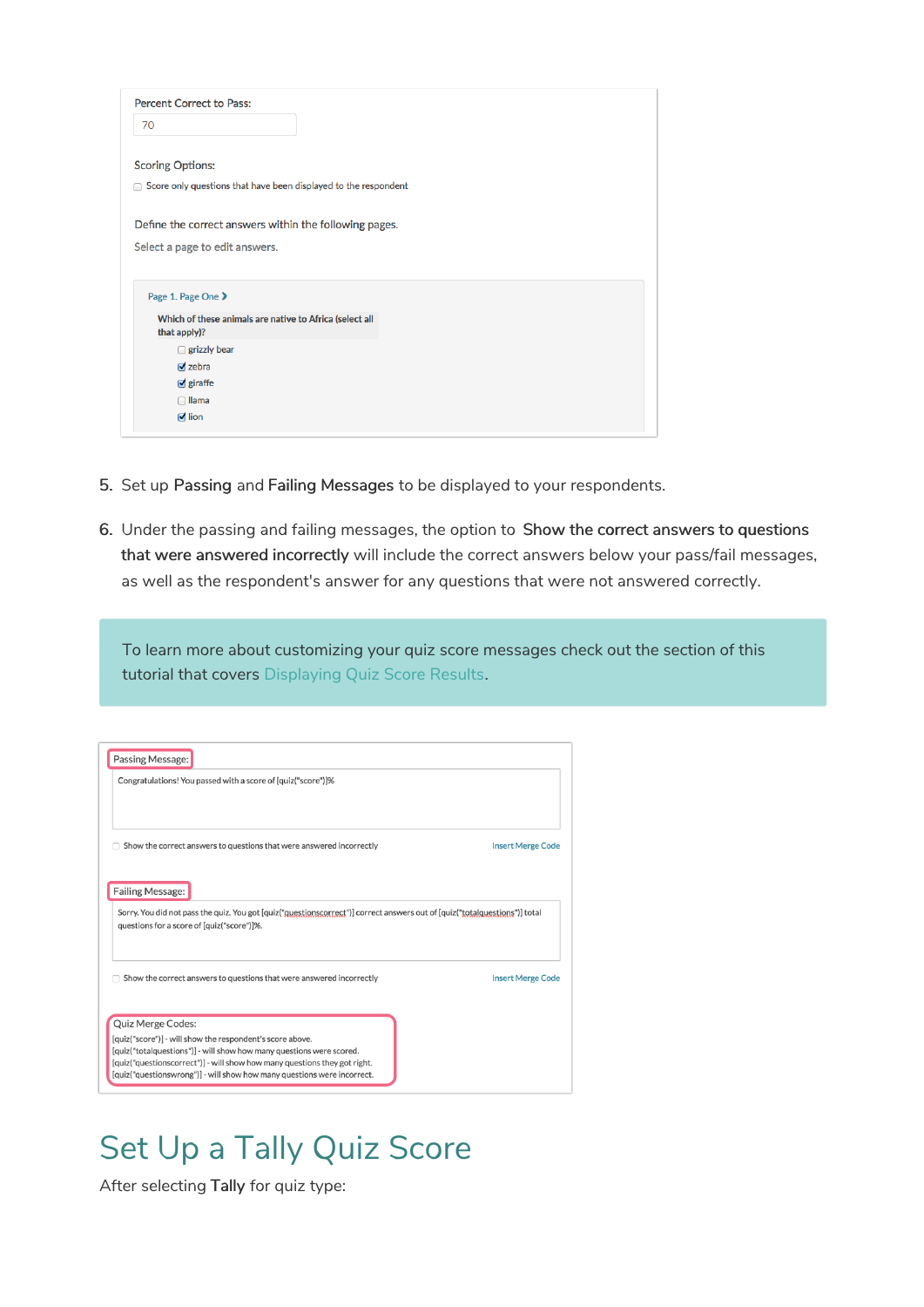1. Configure the Score for each Answer Option. Note, if you have several pages in your survey you'll need to click the blue links for each of your Page Names to expand.

| Page 1. Africa >                                                                   |      |                      |              |
|------------------------------------------------------------------------------------|------|----------------------|--------------|
| Question                                                                           | Type | <b>Answer Option</b> | Score        |
| Which of these animals are native to Africa (select Checkboxes<br>all that apply)? |      | grizzly bear         | $\mathbf 0$  |
|                                                                                    |      | zebra                | $\mathbf{1}$ |
|                                                                                    |      | giraffe              | $\mathbf{1}$ |
|                                                                                    |      | <b>Ilama</b>         | 0            |
|                                                                                    |      | lion                 | $\mathbf{1}$ |
| Page 2. North America <del>∨</del>                                                 |      |                      |              |

You can assign both positive or negative values in your answer key. Tally quiz scores work best with whole numbers. If you use decimals or will be averaging score, make sure that your ranges are inclusive (e.g. 0 - 10 and 10 - 20):

- o The end value of a range must be exactly the same as the start value of the next range.
- $\circ$  In this case, if a respondent scores a 10 they will see the first message, whereas if they score anything greater than 10 (e.g. 10.0001, 10.1, etc.), they will see the second message.
- 2. Select scoring method. You can choose to add up the answer values for each answer option or average the answer values for your total score.

| Page 3. South America <b>▽</b>                                  |  |
|-----------------------------------------------------------------|--|
|                                                                 |  |
|                                                                 |  |
| Select scoring method<br>Add answer scores for total quiz score |  |

#### 3. Set up Result Ranges:

- For a tally quiz, you can have up to 10 result ranges.
- For each range, you can customize a message to be displayed.

To learn more about customizing your quiz score messages check out the section of this tutorial that covers Displaying Quiz Score Results.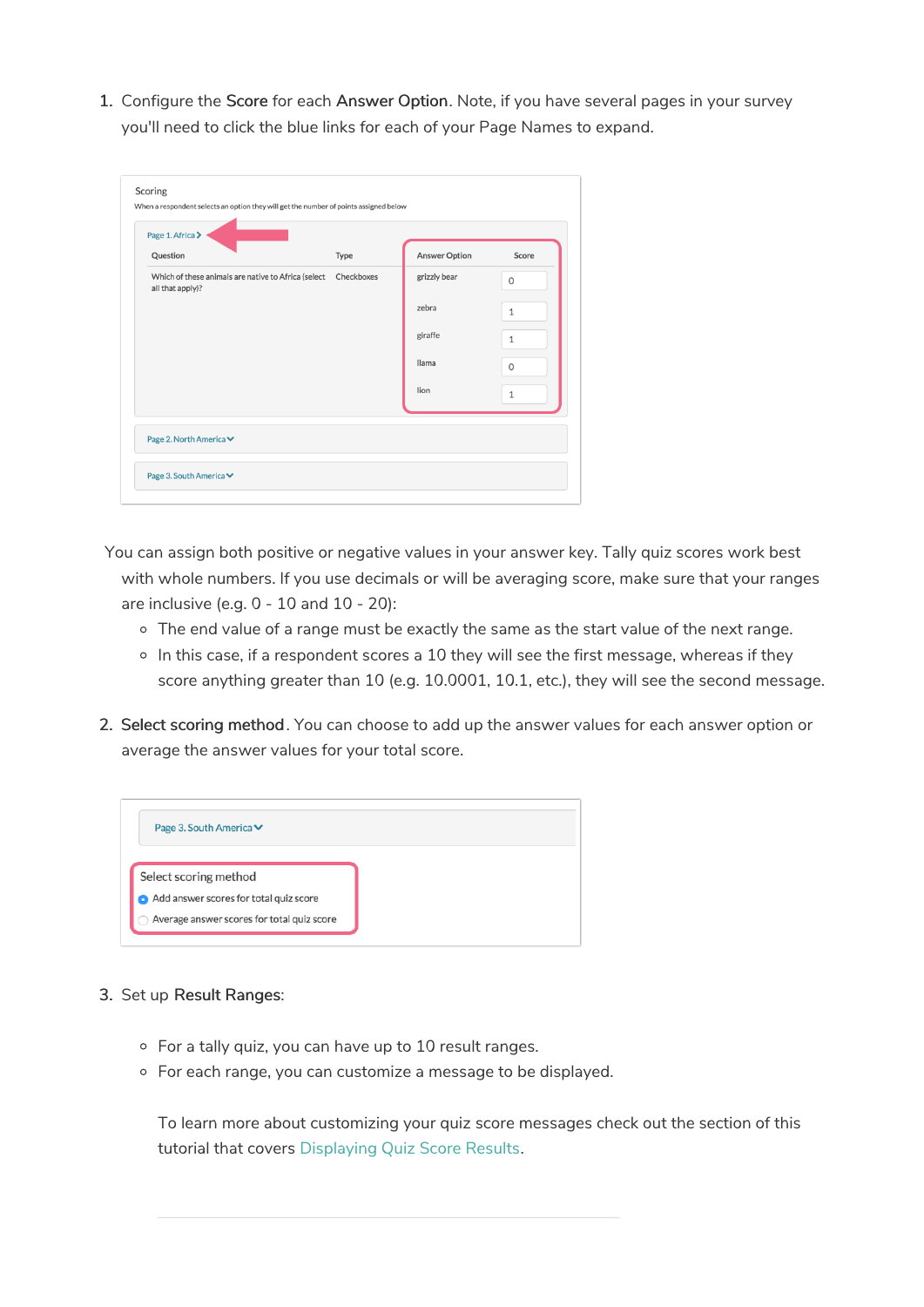| Range 1                                                      |         |                     |  |  |
|--------------------------------------------------------------|---------|---------------------|--|--|
| If score is between $\cap$                                   | and $3$ | , show this message |  |  |
|                                                              |         |                     |  |  |
| It looks like you need to review the material and try again! |         |                     |  |  |

Scores can be added or averaged to create score ranges to provide different messages to respondents based upon an assigned point range.

Depending on the scoring method that you chose, you will need to consider the following when creating your scoring ranges:

#### Add Whole Numbers

When you use the *add* tally method with whole numbers, make sure that there is no overlap in your ranges! If you specify a range of 1 - 10 and 10 - 20 and the respondent scores a 10, they will only see the first message specified.

#### Add Decimal Numbers or Average

When you use the *add* tally method with decimals or when you average numbers, your scoring ranges should overlap (e.g. 1 - 10 and 10 - 20). The end value of a range must be exactly the same as the start value of the next range.

In this case, if a respondent score a 10, they will see the first message. If they score anything greater than 10 (e.g. 10.0001, 10.1, etc.), they will see the second message.

If you save your Quiz Score action after setting up the answer key and return, the Highest/Lowest Possible Values will populate. These values are independent of validation and required settings; meaning, these values assume all questions have been answered and do not account for required settings.

### Displaying Quiz Results to Your Respondents

One of the little known benefits of quiz score actions is the flexibility of the data you can collect, store, and display. Quiz score merge codes can be used to dynamically pull and display information about how the respondent did.

Using merge codes you can display quiz results:

- within the quiz score messaging itself
- on later pages in the survey
- in send email actions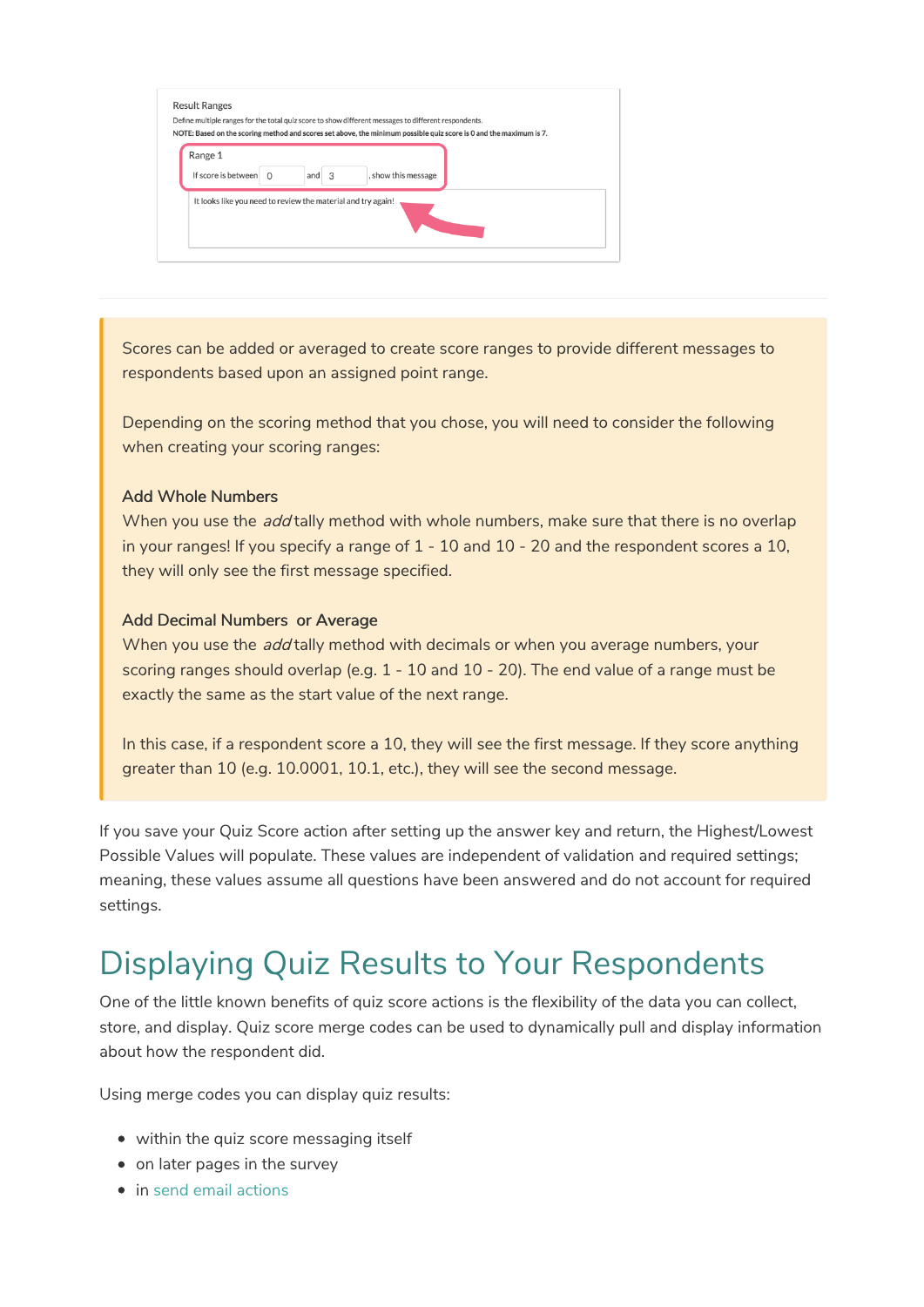• in reports and exports

#### Display the Quiz Score

For both Tally and Pass/Fail Quizzes you can display the respondent's score (integer value) in both the quiz messaging itself, as well as outside the quiz score.

- [quiz("score")] Use this merge code to display the quiz score within the quiz score messaging itself.
- [question("quiz score"), id="2"] Use this merge code to display the score outside of the quiz score itself, for example, in send email actions or on later pages in the survey. Replace the number 2 in this example merge code with the question ID of the relevant quiz score action.

| Pass/Fail Quiz Score    | Congratulations! You passed with a score of 100% |                 | [quiz("score")] |  |
|-------------------------|--------------------------------------------------|-----------------|-----------------|--|
|                         |                                                  |                 |                 |  |
|                         |                                                  |                 |                 |  |
| <b>Tally Quiz Score</b> |                                                  |                 |                 |  |
|                         | Well done! You scored 9 out of a possible 10!    |                 |                 |  |
|                         |                                                  | [quiz("score")] |                 |  |

### Display the Quiz Score Message

For both Tally and Pass/Fail Quizzes you can pull the quiz message that was displayed to the respondent to display elsewhere, for example, in send email actions or on later pages in the survey.

- [question("quiz tally result"), id="2"] For a Tally Quiz, this will display the quiz message for the range in which the respondent fell. This merge code is for use *outside* of the quiz score, for example, in send email actions or on later pages in the survey. Replace the number 2 in this example merge code with the question ID of the relevant quiz score action.
- [question("quiz message"), id="2"] For Pass/Fail Quizzes this displays the passing or failing message you set up inside your quiz score. Replace the number 2 in this example merge code with the question ID of the relevant quiz Score action.

| Pass/Fail Quiz Score<br>Congratulations! You passed with a score of 100% | [quiz("quiz message"), id="2"] |
|--------------------------------------------------------------------------|--------------------------------|
|                                                                          |                                |
| <b>Tally Quiz Score</b><br>Well done! You scored 9 out of a possible 10! | [quiz("quiz message"), id="2"] |

### Display Total Questions

For Pass/Fail Quizzes you can display the count of the total number of questions scored in both the quiz messaging itself, as well as, outside the quiz score.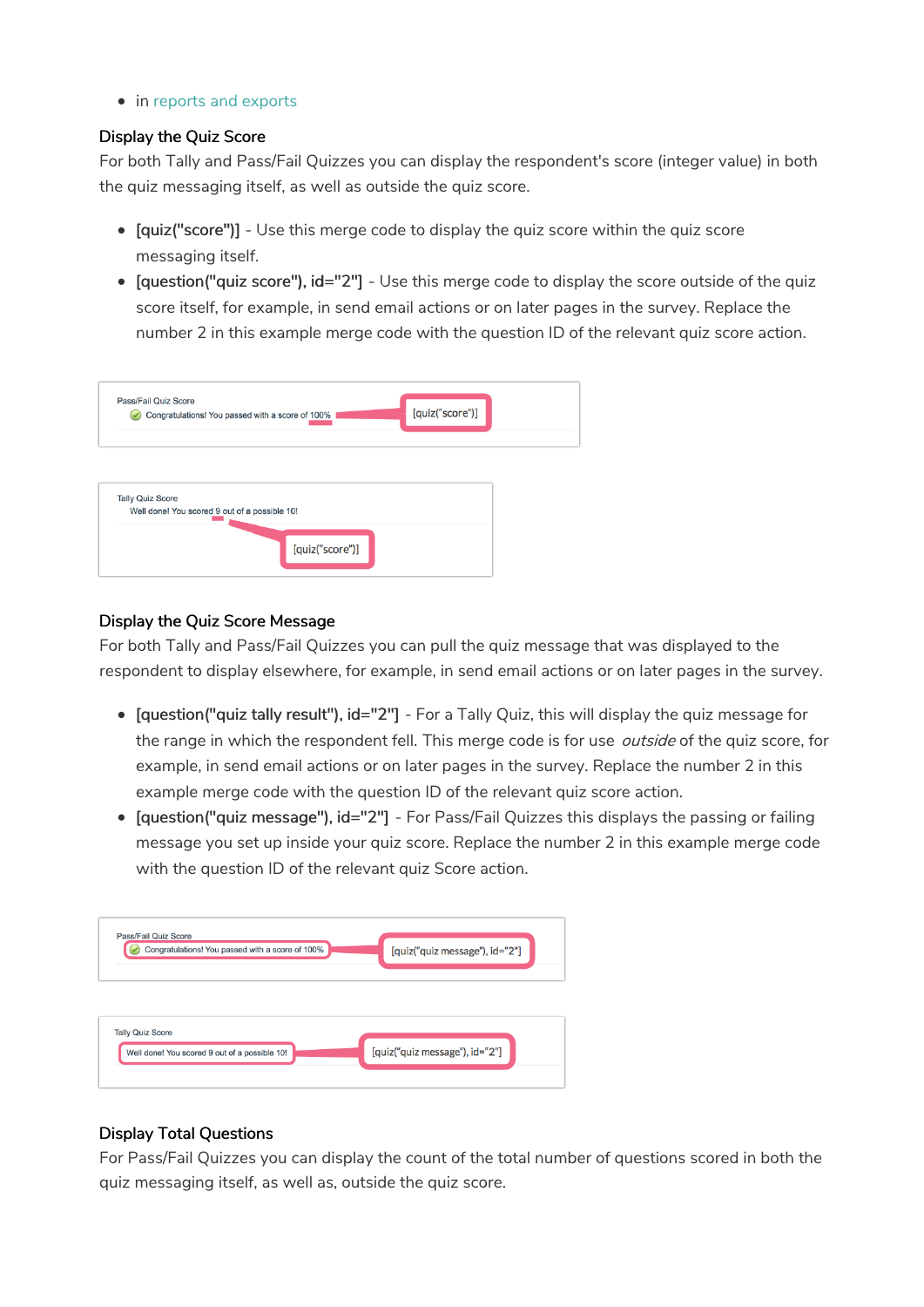- [quiz("totalquestions")] Use this merge code to display the total number of questions scored within the quiz score messaging itself.
- [question("quiz total questions"), id="2"] Use this merge code to display total number of questions scored outside of the quiz score, for example, in send email actions or on later pages in the survey. Replace the number 2 in this example merge code with the question ID of the relevant quiz Score action.

### Display Total Questions Answered Correctly

For Pass/Fail Quizzes you can display the total number of correctly answered questions in both the quiz messaging itself, as well as, outside the quiz score.

- [quiz("questionscorrect")] Use this merge code to display the total number of questions answered correctly within the quiz score messaging itself.
- [question("quiz total correct"), id="2"] Use this merge code to display total number of questions answered correctly outside of the quiz score, for example, in send email actions or on later pages in the survey. Replace the number 2 in this example merge code with the question ID of the relevant Quiz Score action.

| Pass/Fail Quiz Score |  |                           |  |
|----------------------|--|---------------------------|--|
|                      |  |                           |  |
|                      |  |                           |  |
|                      |  | [quiz("questionscorrect") |  |
|                      |  |                           |  |
|                      |  |                           |  |

### Display Total Questions Answered Incorrectly

For Pass/Fail Quizzes you can display the total number of incorrectly answered questions in both the quiz messaging itself, as well as, outside the quiz score.

- [quiz("quizwrong")] Use this merge code to display the total number of questions answered incorrectly within the quiz score messaging itself.
- [question("quiz total wrong"), id="2"] Use this merge code to display total number of questions answered incorrectly outside of the quiz score, for example, in send email actions or on later pages in the survey. Replace the number 2 in this example merge code with the question ID of the relevant quiz Score action.

### Display Pass or Fail Result

For Pass/Fail Quizzes you can pull the pass/fail result to display elsewhere, for example, in send email actions or on later pages in the survey.

[question("quiz passed"), id="2"] - Use this merge code to display the pass/fail result outside of the quiz score, for example, in send email actions or on later pages in the survey. Replace the number 2 in this example merge code with the question ID of the relevant quiz Score action.

### Display Correct Answers to Incorrectly Answered Questions

For Pass/Fail Quizzes you can display the correct answers to each question that was answered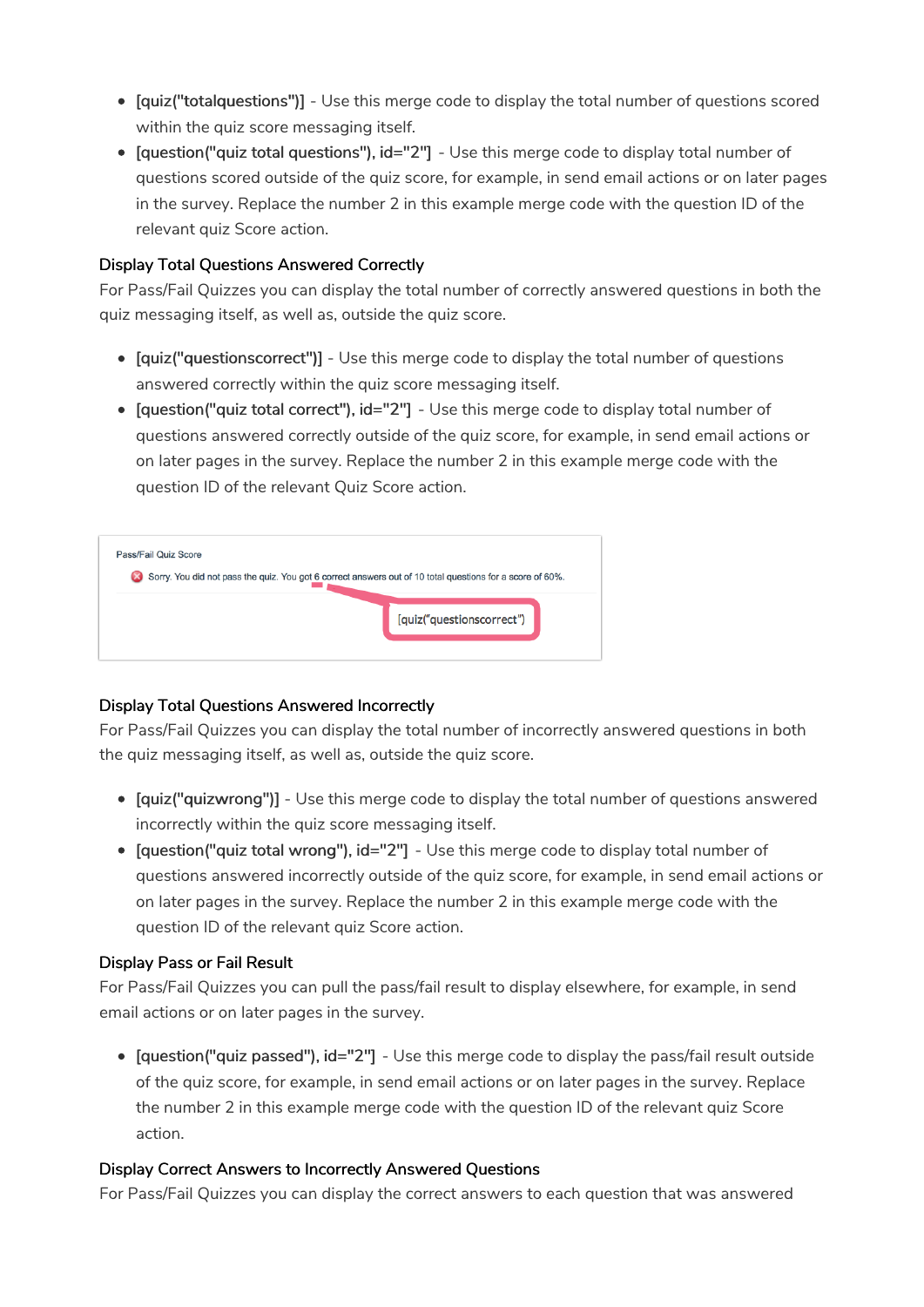incorrectly as seen below.

|             | Brush up on your Gizmo knowledge aspiring hero!                                   |
|-------------|-----------------------------------------------------------------------------------|
|             | 5. How many themes are there?                                                     |
| 53          |                                                                                   |
| 50          |                                                                                   |
| Yes         | 7. Can you trigger logic with the generated test data?                            |
|             | <b>Nope</b>                                                                       |
|             | 9. True or False, Save & Continue saves the data on the page where it is clicked. |
| <b>True</b> |                                                                                   |
| False       |                                                                                   |

To set this up select the option below the Passing Message and/or the Failing Message.

| <b>Failing Message:</b>                                                                                                                                                  |                          |
|--------------------------------------------------------------------------------------------------------------------------------------------------------------------------|--------------------------|
| Sorry. You did not pass the quiz. You got [quiz("questionscorrect")] correct answers out of [quiz("totalquestions")] total<br>questions for a score of [quiz("score")]%. |                          |
| $\sqrt{ }$ Show the correct answers to questions that were answered incorrectly                                                                                          | <b>Insert Merge Code</b> |

## Supported Question Types

Both pass/fail and tally quiz score actions require answer options in order to be scored. This means that piped questions are not supported in the quiz score action. The below question types are available for scoring in quiz score actions. This does not mean that you have to limit your survey to the below question types. You can include open text and essay fields in the survey; they will just be skipped in the scoring portion of the quiz score action.

- Radio Button (other, write-in fields not supported)
- Radio Button Grid
- Checkboxes (other, write-in fields not supported)
- Checkbox Grid
- **Dropdown Menu**
- Dropdown Menu List
- Rating (Likert Scale)
- Image Select (single and multi)
- Custom Group Sub-Questions: Radio Button, Checkbox, Likert Scale, and Dropdown Menu